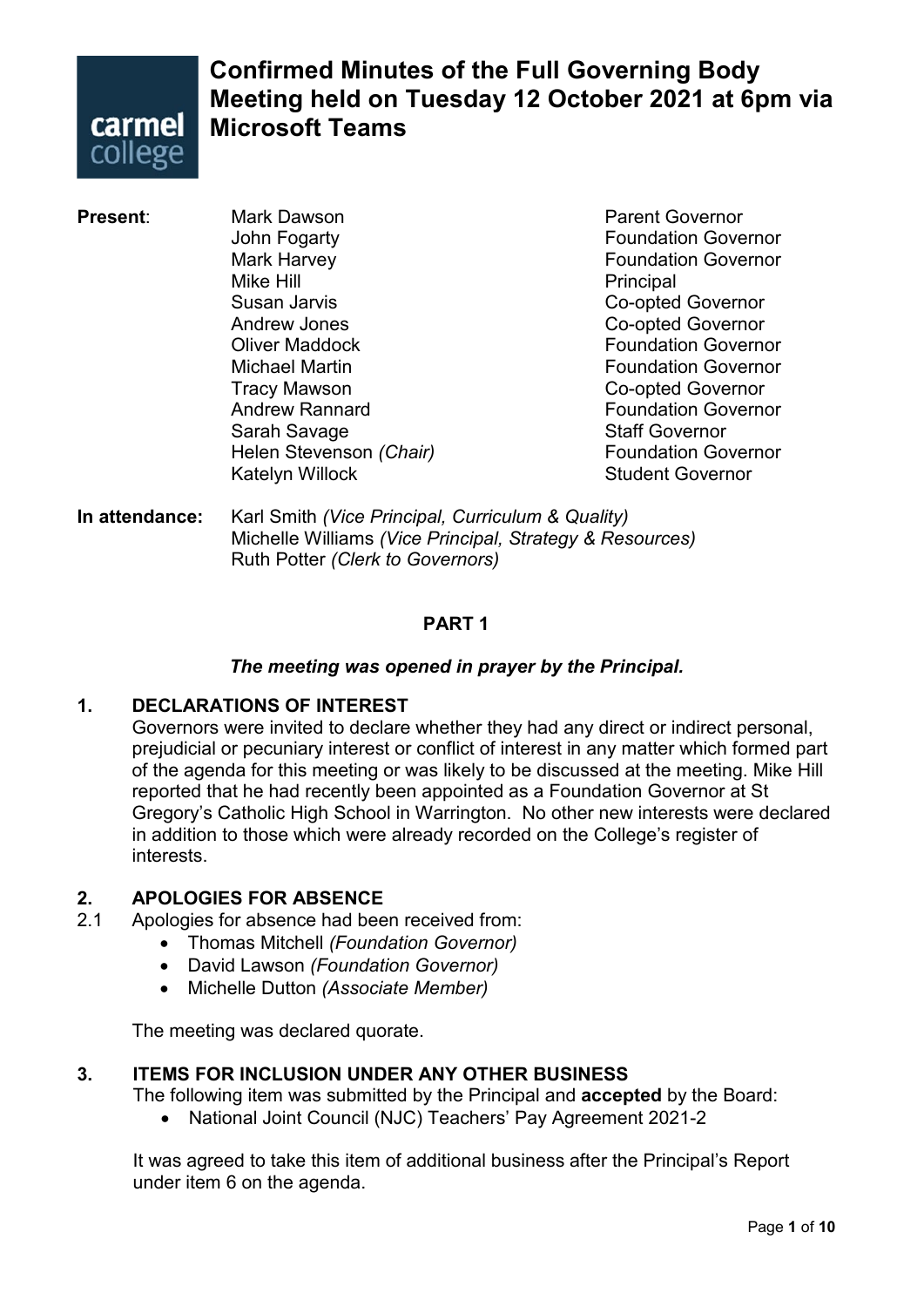# **4. GOVERNING BODY MINUTES** *(previously circulated)*

4.1 The minutes of the Full Governing Body (FGB) meeting held on 29 June 2021 were (a) approved and would be signed in accordance with Article 12(3) of the Articles of Government and (b) publication was authorised in accordance with Article 13.

# **5. MATTERS ARISING FROM THE GOVERNING BODY MINUTES**

5.1 **To consider any matters arising from the minutes** *(previously circulated)* The Board noted the items on the action log which had been completed or were on the agenda for further discussion during the meeting.

# **6. PRINCIPAL'S REPORT**

# 6.1 **Principal's Termly Report** *(previously circulated)*

The Principal presented his report to the Board which provided a summary of all key areas of the College's operations and highlighted the following key aspects:

- Teacher Assessed Grades (TAGs) Results these outstanding results had been considered in depth by the Quality and Standards Committee.
- TAG appeals there had been 30 Stage 1 appeals and four Stage 2 appeals. None had been upheld.
- Contingency planning for summer 2022 examinations/assessments was underway.
- Other results UAL Diploma, Art Foundation, GCSE and Foundation Learning results were positive.
- Significant progress had been made on departments under formal subject review and support and challenge.
- Strategic focus for 2021-22 would be placed on sustaining the progress of departments formerly under formal processes in 2019-20 and improving the value-added performance of high-volume priority subjects.
- College priorities for 2021-22 ten emerging priorities had been outlined. These would form the basis for the College Self-Assessment Report (SAR) and Quality Improvement Plan (QIP) and would also link through to staff performance management targets for the year ahead.
- Student recruitment 2021 this data had been considered in depth by the Finance and Resources Committee. Enrolment numbers, conversion rate from application to enrolment and liaison strategy were noted.
- Open events 2021-22 information on arrangements for these events was shared and governors were invited to attend.
- Covid-19 pandemic current figures for Covid-positive students and staff were shared
- Student attendance data new metric added to the report at the request of the Quality and Standards Committee.
- Enrichment and chaplaincy activities had re-commenced.
- Association of Catholic Sixth Form Colleges (ACVIC) Conference October 2021 – attended by the Principal and Chair of Governors.

A discussion ensued. Governors sought clarification on several issues and these were responded to by the Principal. Questions included:

**Q** – Two departments subject to formal review also had the highest number of TAG appeals. Had any links between these two sources of evidence been identified? **A** – No direct links had been identified. One of the subjects was high volume and hence appeal numbers were proportionate with this. The other subject had a lot of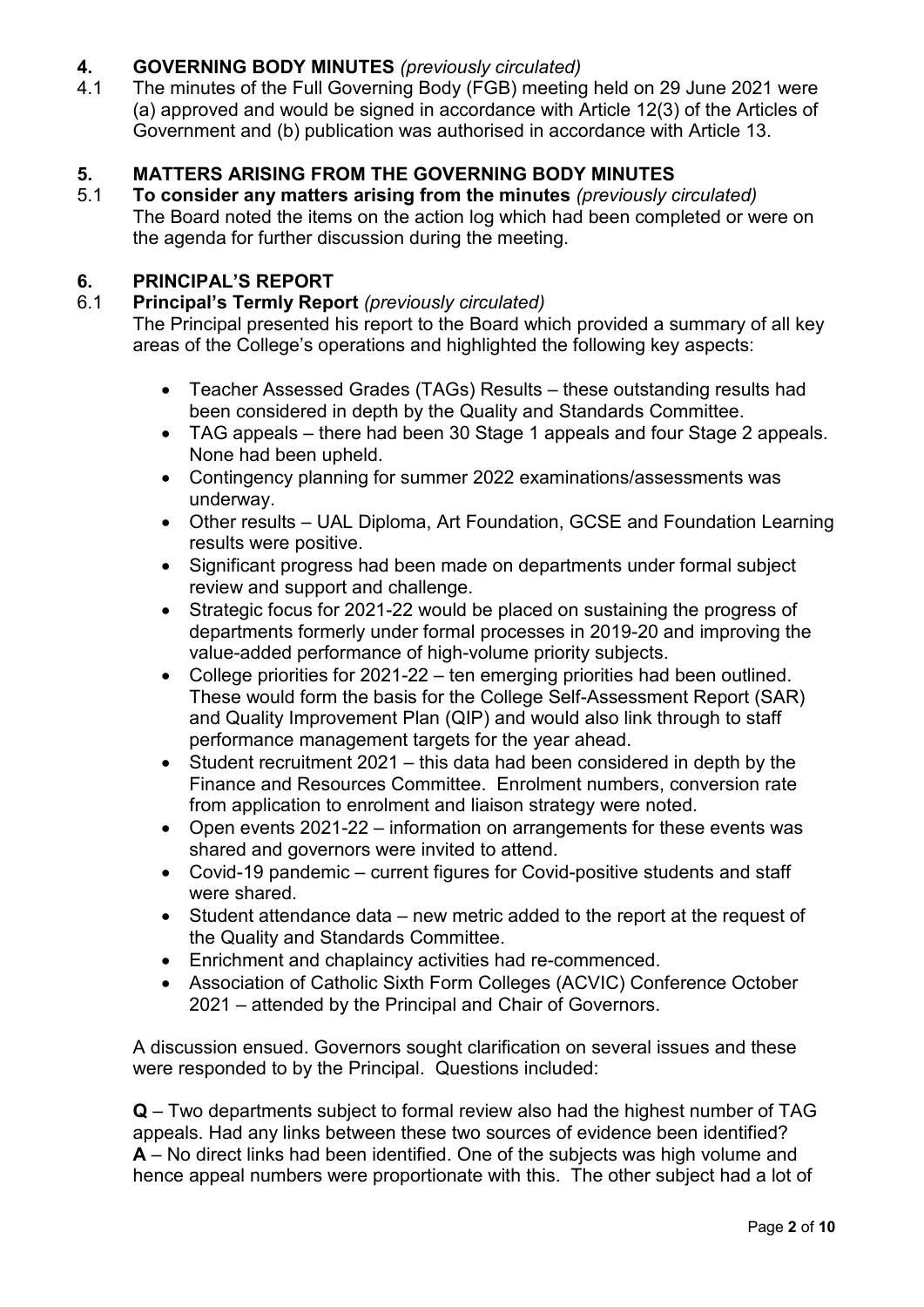high achieving, aspirational students who had pushed for higher grades but upon review it had not been appropriate to make any change to the grades awarded.

**Q** – Student attendance data for 10:10 programme – what strategies were in place to increase this?

**A** – Lower Sixth attendance was good. Upper Sixth attendance was lower and efforts were being made to improve the programme and make it more appealing to students. Students who had persistently failed to attend the programme were being contacted. Future attendance reports to governors would include a breakdown by Lower/Upper Sixth on any areas that were flagged as red or amber.

### **ACTION – Student attendance section of Principal's Report to include breakdown by Lower/Upper Sixth on any red or amber flagged areas.**

The Board **noted** the contents of the Principal's Termly Report.

#### 6.2 **National Joint Council (NJC) Teachers' Pay Agreement 2021-22** *(previously circulated)*

This item of additional business was considered following the Principal's Report as agreed by the Board.

The Principal referred governors to the email circulated earlier that day by the Clerk which contained confirmation from Graham Bird, Director of HR Services at the Sixth Form College Association (SFCA), of the NJC Teachers' Pay Agreement for 2021- 22. The agreement reached between the Employers' Side and the Staff Side – due to take effect from 1 September 2021 – was as follows:

- 1% increase on all pay points and relevant allowances
- an additional 0.5% increase on NJC pay points 6, 7 and 8.

SFCA would issue revised teacher pay scales to colleges the following week.

Negotiations in relation to the Support Staff pay claim for 2021-22 were still ongoing.

The Principal confirmed that pay award was within the budget.

It was noted that the Board had previously agreed to adhere to the SFCA Pay Framework, therefore approval was sought to adopt the teachers' pay award in time for November salaries.

The Board **approved** the teachers' pay award for 2021-22.

### **7. STUDENT VOICE**

### 7.1 **Student Governor Update** *(previously circulated)*

The Student Governor presented her report on the objectives and activities of the Student Council for the academic year. She highlighted the following points:

- Student Council had met once so far this year.
- Main focus currently for Student Council was to introduce themselves to the student body, raise awareness of the Council and visibility of its members, and gauge student opinion on priority areas.
- It had been decided to encourage students to access Covid-19 testing and vaccination services.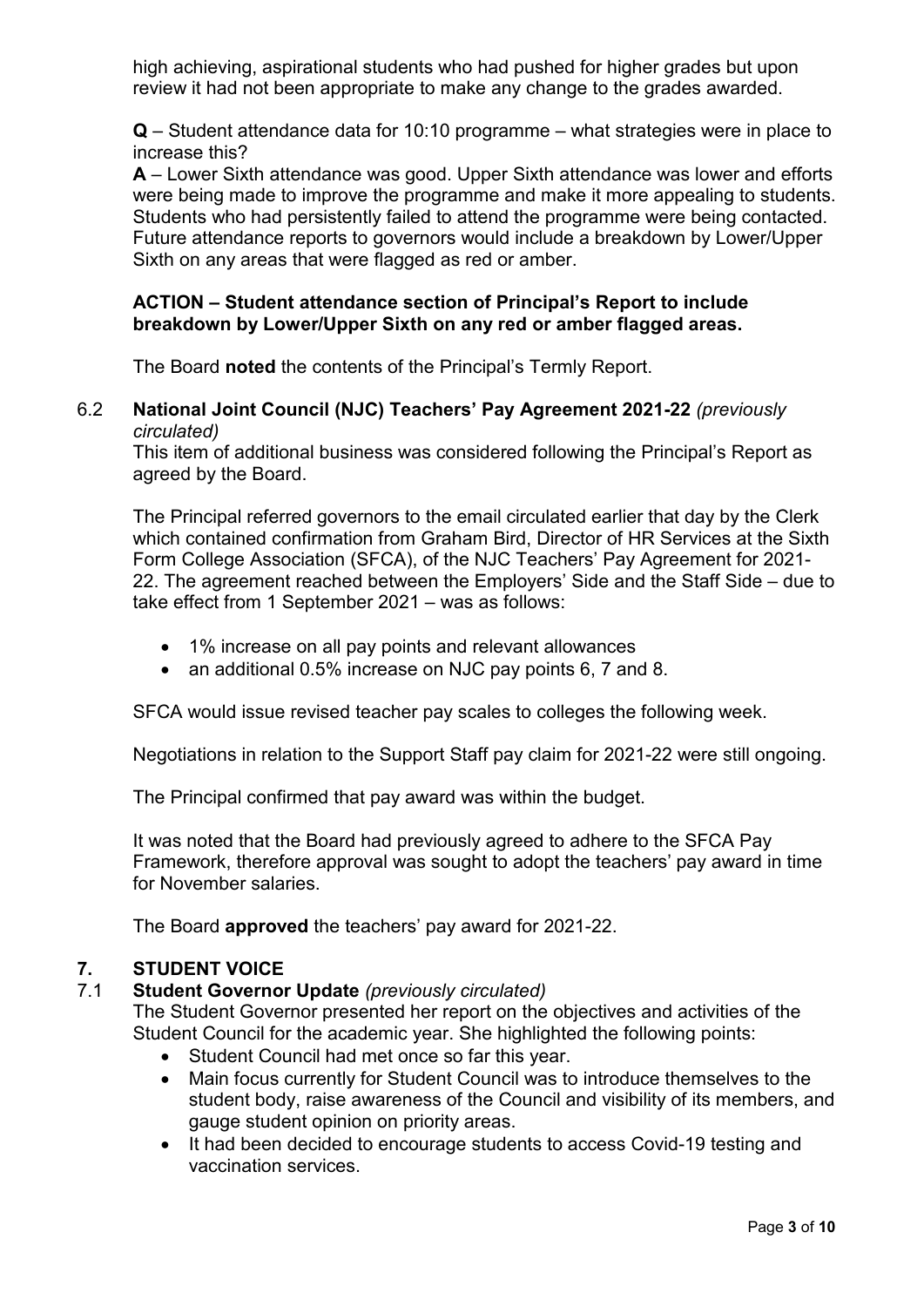**Q** – Does the Student Council require any support from the College to achieve its aim of encouraging Covid-19 testing and vaccination?

**A** – The Student Governor indicated that getting the vaccination bus back on site would be useful. The Principal confirmed that the College would make this request to support those students who wished to be vaccinated.

**Q** – How did the Student Council intend to raise its profile and get its members known by the student body?

**A** – The Student Governor responded that social media accounts had been set up and would be a useful tool. In addition, Carmel Radio was functioning again and students would be invited to drop in for a chat during break and lunchtime. Information had also been placed on the Student Council information board in the Refectory.

The Board thanked the Student Governor for her informative report and wished the Student Council every success for the coming year.

#### 7.2 **Student Council Constitution** *(previously circulated)*

The Clerk presented her report on the Student Council Constitution and confirmed that collaboration had taken place between the Student Council Tutor, Student Governor, Principal and Vice Chair of Quality and Standards Committee in relation to determining the agreed version to present to the Board for approval.

The Board **approved** the Student Council Constitution.

### **8. STRATEGIC PLAN**

### 8.1 **Strategic Plan 2022-25** *(previously circulated)*

The Principal presented the draft Strategic Plan which had been updated since the discussion at the last Board meeting. The next step was to arrange a working group meeting for governors to discuss any final amendments with a view to bringing the final version back to the Board for approval at its next meeting in December. Suggested date for this working group meeting was 23 November 2021 at 6pm.

A discussion ensued specifically in relation to the Coronavirus Recovery strategic aim and how to encourage students to come into College to access not just their subject classes, but all the other study resources and support that are on offer. Issues in relation to commercial bus services to the College were highlighted by the Student Governor who suggested that this would deter some students from coming into College when they had no lessons. Discussion took place on how best to address these issues given the importance of reliable transport services to the student body.

Governor comments and questions were invited.

**Q** – Plan follows calendar year rather than academic year, why is this?

**A** – This has been custom and practice in the College mainly due to the Board's strategic planning day usually taking place in January. However, moving forwards it may be appropriate to look again at the strategic planning cycle as part of the Governance Self-Assessment Report (SAR).

**Q** – Does the operational plan follow the calendar year also?

**A** – It follows a different timeframe because of the need to submit the College SAR to Ofsted in December; more aligned to the academic year.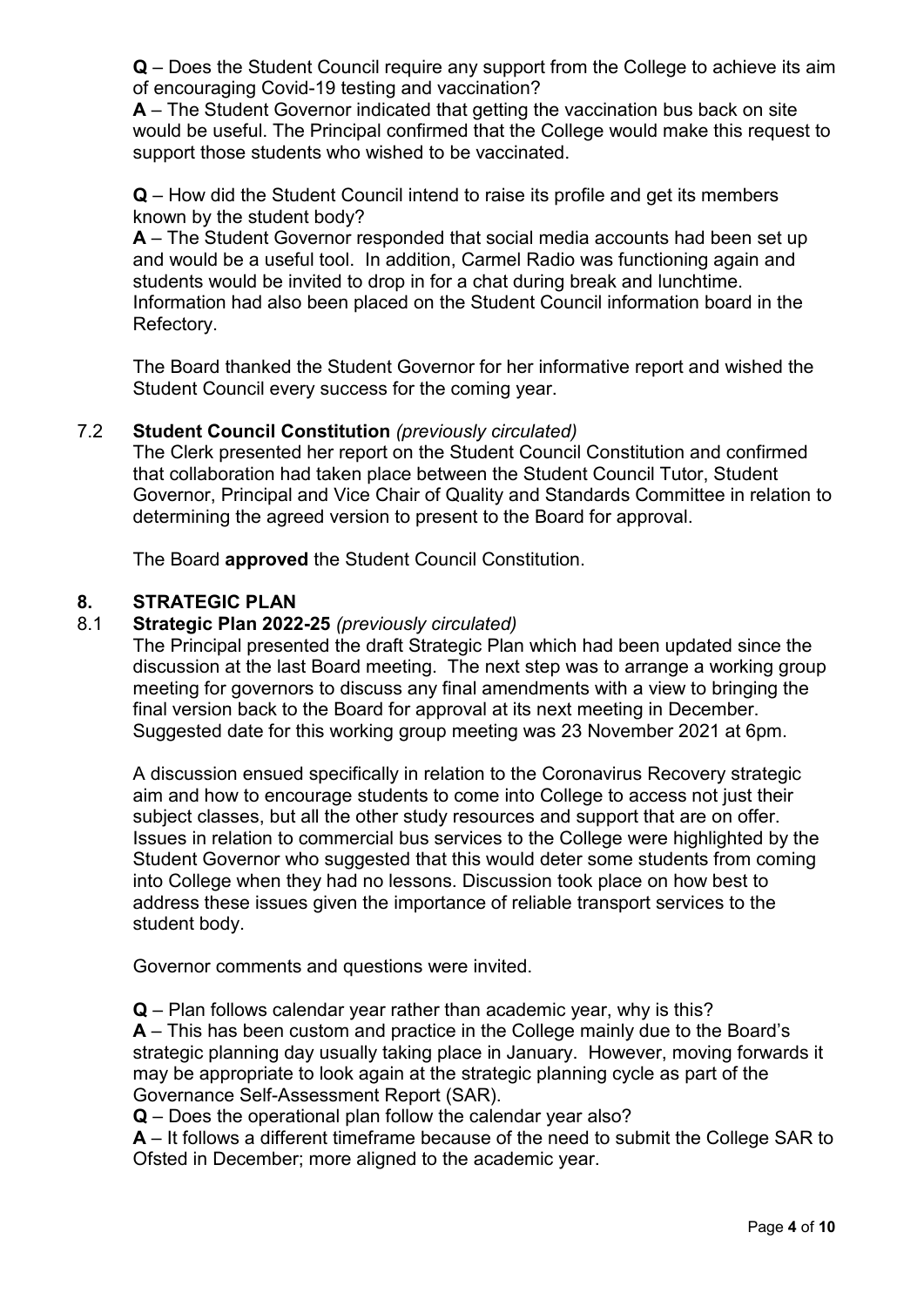**Q** – Local context and community of the College in St Helens does not come across fully in the draft plan, although some of the issues that St Helens faces are reflected in the strategic aims. Would suggest that some introductory sentences be added to the plan to set out this local context by reference to the strategic aims within the plan. **A** – Agreed: amendments would be made to the plan to introduce this contextual element.

Governors **noted** the report and **agreed** to confirm their availability for the proposed governor strategic working group meeting.

# **ACTION – Clerk to contact Board members regarding availability for strategic working group meeting on 23 November at 6pm.**

# **9. ANNUAL REPORTS**

# 9.1 **Audit Committee Annual Report 2020-21** *(previously circulated)*

The Chair of the Audit Committee presented this annual report which Audit Committee members had considered in detail and recommended to the Board for approval. He highlighted the following points:

- New member of the Audit Committee had been appointed during the year in order to strengthen the membership base.
- 100% attendance by Committee members at meetings throughout the year had been achieved.
- In line with the audit plan, areas subject to internal audit during the year had included: estates management, corporate governance, student experience and review of the website. Substantial assurance had been secured in most areas, with strong assurance secured in relation to student experience.
- Other issues highlighted in the report included the change in clerking arrangements and the external review of governance.
- The Audit Committee was of the opinion that the College's assurance arrangements, framework of governance, risk management and control processes for the use of resources, solvency of the College and the safeguarding of assets were adequate and effective.

Governors questions on the report were invited.

**Q** – What contingency arrangements were in place should clerking services get disrupted again in future?

**A** – No specific arrangements had been put in place in terms of who might step into the role in the event of an unexpected absence, however the Clerk explained the steps she had been taking to create a suite of governance documentation that had transparency and business continuity at its core. For example, the cycles of business for each Committee that gave a good oversight of what business needed to be conducted and when in the cycle of meetings.

The Board thanked the Chair of the Audit Committee and **approved** the Audit Committee Annual Report 2020-21.

# **10. FINANCIAL MANAGEMENT**

# 10.1 **Financial Update: Year End Account 2020-21** *(previously circulated)*

The Vice Principal (Strategy and Resources) provided an overview of the financial performance of the College for the year ended 31 July 2021. It was reported that the accounts had been considered by the Finance and Resources Committee at its meeting on 23 September 2021. The accounts were unaudited and as such were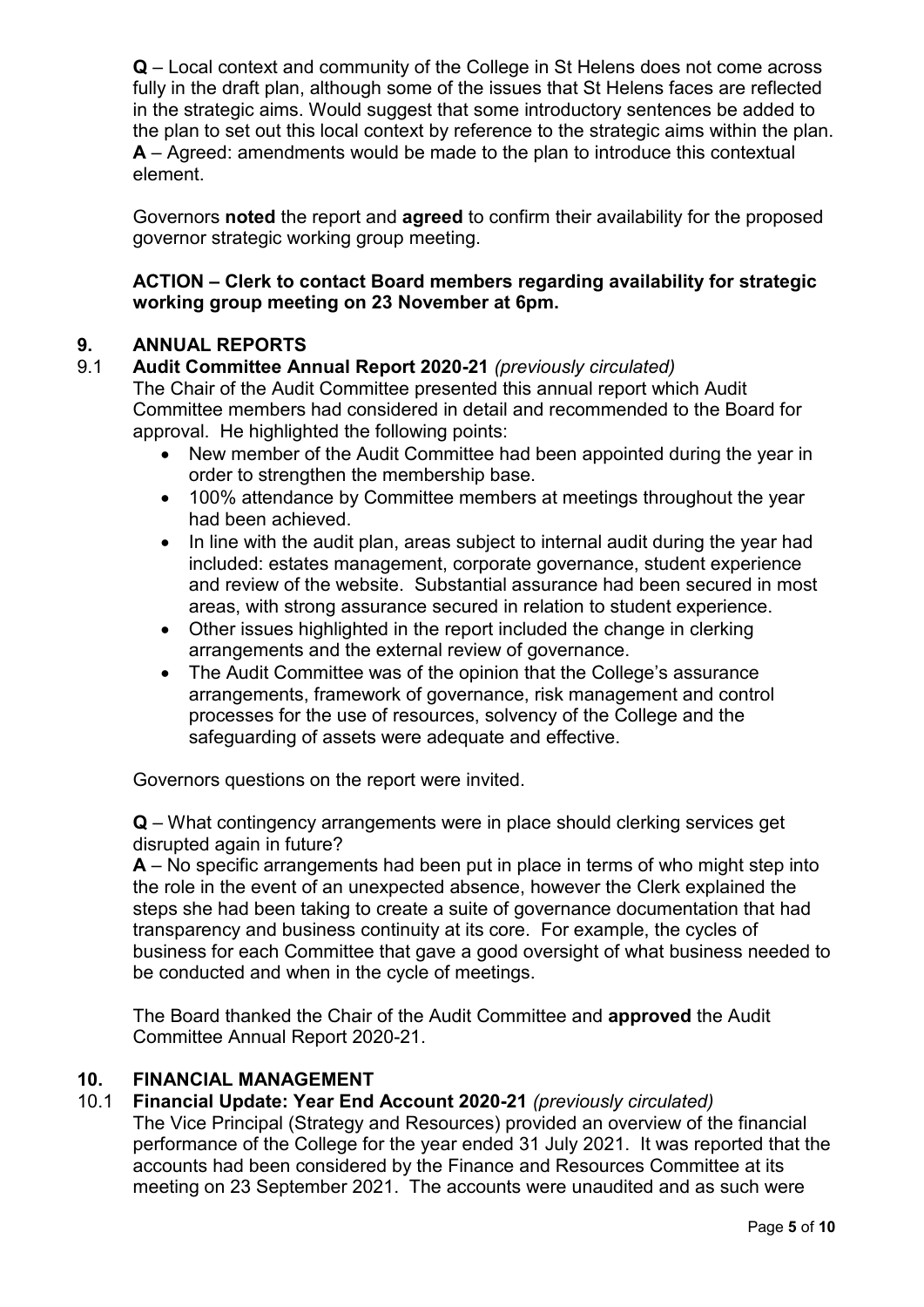subject to change. The Vice Principal advised that the College had no direct control over the pension data relating to the FRS 17 reporting requirements and its subsequent adverse impact on the deficit. The Financial Statements were to be presented for approval at the next Full Governing Body meeting scheduled to take place on 7 December 2021.

The Chair of the Finance and Resources Committee reported that the Committee had monitored the outturn throughout the 2020-21 financial year and it was evident from the year-end interim account that the Management Accounts and forecasting had proved to be consistent.

The Board **noted** the contents of the year-end financial update as at 31 July 2021 and **approved** the contents of the July 21 report.

# 10.2 **Correspondence from the Education and Skills Funding Agency (ESFA)** *(previously circulated)*

The letter sent to all Accounting Officers of college corporations and copied to Chairs of governing bodies from John Edwards (Interim Chief Executive, ESFA) dated 22 September 2021 was considered by the Board. The correspondence related to the ESFA's expectations in relation to financial management and governance. The letter was duly considered by the Board and a discussion ensued on the extent to which these were strategic issues for the Board or operational issues for the College Management Team.

Following a discussion, the Board:

- **noted** the contents of the letter
- **agreed** that, in future, correspondence from the ESFA would be considered by the Chair of Governors and Principal in the first place and a decision taken on whether wider circulation and discussion with the Board was required or whether delegation to the College Management Team was appropriate
- **agreed** that the requirement in relation to Governance Professionals would be put on the agenda for the next Search Committee meeting.

### **ACTION – Search Committee agenda item.**

# **11. RISK MANAGEMENT**

#### 11.1 **Risk Management Policy** *(previously circulated)*

The Vice Principal (Strategy and Resources) presented the updated Risk Management Policy. The Policy had been considered by the Audit Committee at its meeting on 28 September 2021 and was recommended for approval by the Board.

The Board **approved** the Risk Management Policy.

#### 11.2 **Risk Management Action Plan** *(previously circulated)*

The Vice Principal (Strategy and Resources) presented the updated Risk Management Action Plan. The Action Plan had been considered by the Audit Committee at its meeting on 28 September 2021 and was recommended for approval by the Board. In addition, the annual review of risk management was presented, detailing how risks had been managed during 2020-21.

The Board:

- **approved** the Risk Management Action Plan, and
- **noted** the review of risk management for 2020-21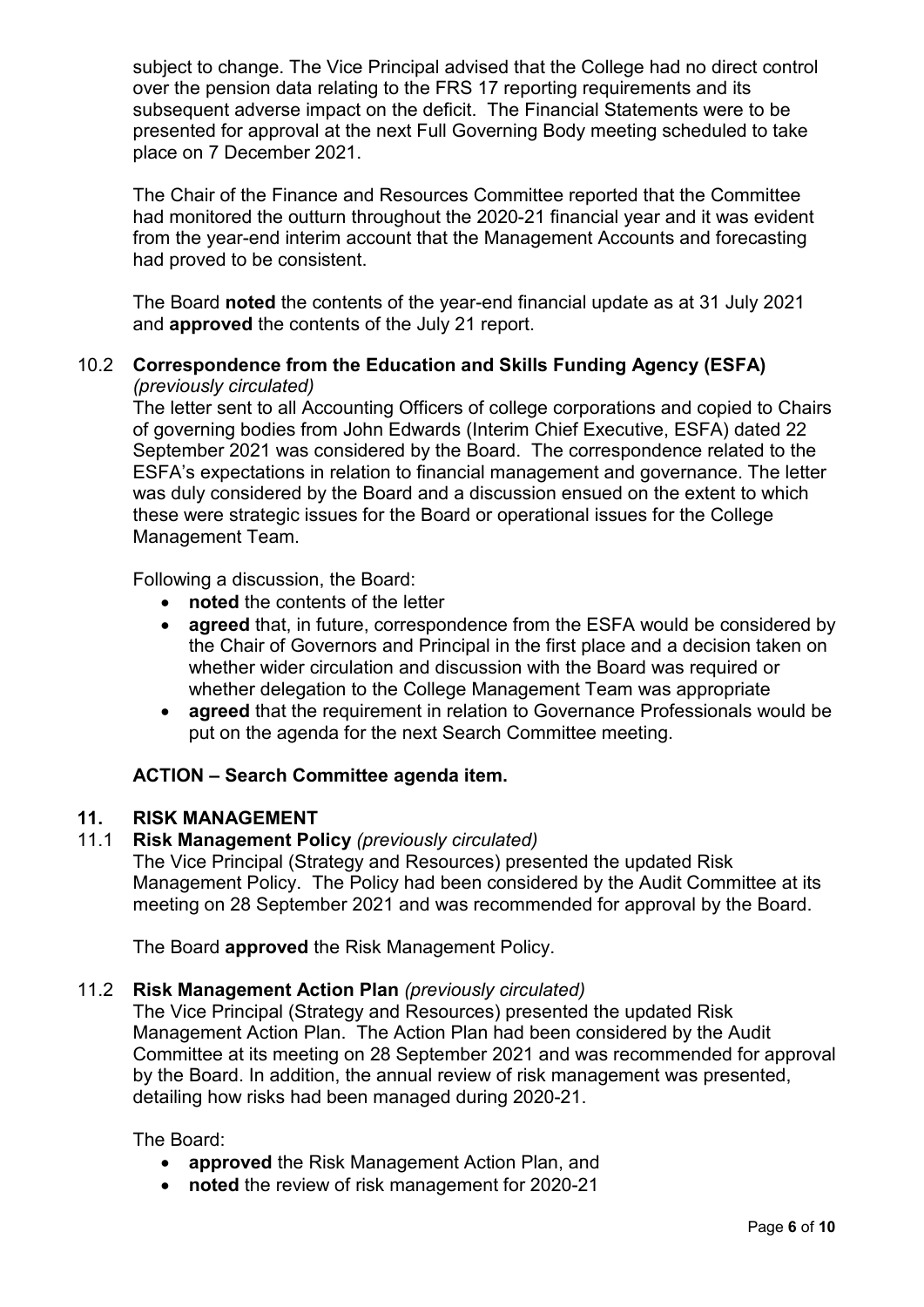# **12. GOVERNANCE UPDATE**

# 12.1 **Education and Training Foundation (ETF) Board Review Action Plan** *(previously circulated)*

The Clerk presented her report on the ETF Board Review Report and Action Plan. The ETF Board Review concluded in July 2021 and the final report and associated action plan had been circulated to the Board via email. The report made a number of recommendations designed to strengthen and support good governance within the College. In her report, Sandra Prail – the independent board reviewer – requested that governors:

- adopt and deliver the action plan
- ensure that the Governing Body owns the action plan and monitors progress against it, taking remedial actions in the event of slippage.

In order to facilitate this monitoring role, the Clerk referred the Board to the Action Plan log she had produced which included Autumn Term 1 narrative updates on each action point and also introduced a RAG rating system designed to highlight any areas that were not on track for completion in line with the suggested timeframe.

Governor comments and questions were invited on the report, action log and reported progress.

A discussion ensued and the introduction of 1-2-1 board member appraisals with the Chair was welcomed.

The Board **noted** and **accepted** the ETF Board Review Final Report and Action Plan and thanked the Clerk for her work on this.

### 12.2 **Governance SAR** *(previously circulated)*

The Principal presented his report on the Governance SAR and the proposal to adopt a new method of governance annual assessment that followed the structure and timeframe of the College SAR process. A template document for the Governance SAR had been shared that was based on the Leadership and Governance elements of the new Ofsted Inspection Framework. In order to align the Governance SAR process with that of the whole College, the Principal set out the following suggested schedule:

- Draft Governance SAR document to be populated with actions from ETF Board Review, analysis of performance against Committee KPIs and other relevant sources of evidence.
- Search Committee complete draft Governance SAR and share with other Committees for consideration in November/December.
- Final Governance SAR for approval at the next Board meeting in December as part of the whole College SAR.

In terms of the future business cycle for this annual governance assessment process, the following timeline was proposed:

- Summer Term FGB Meeting Governance SAR agenda item update Board on Quality Improvement Plan progress, discuss emerging strengths and areas for improvement, follow up with governor survey to seek feedback on the year's performance. Also feeding into this will be 1-2-1 board member appraisals and 360 feedback exercise for Chair of Governors.
- Autumn Term 1 Committee Meetings analysis of performance against previous year's KPIs.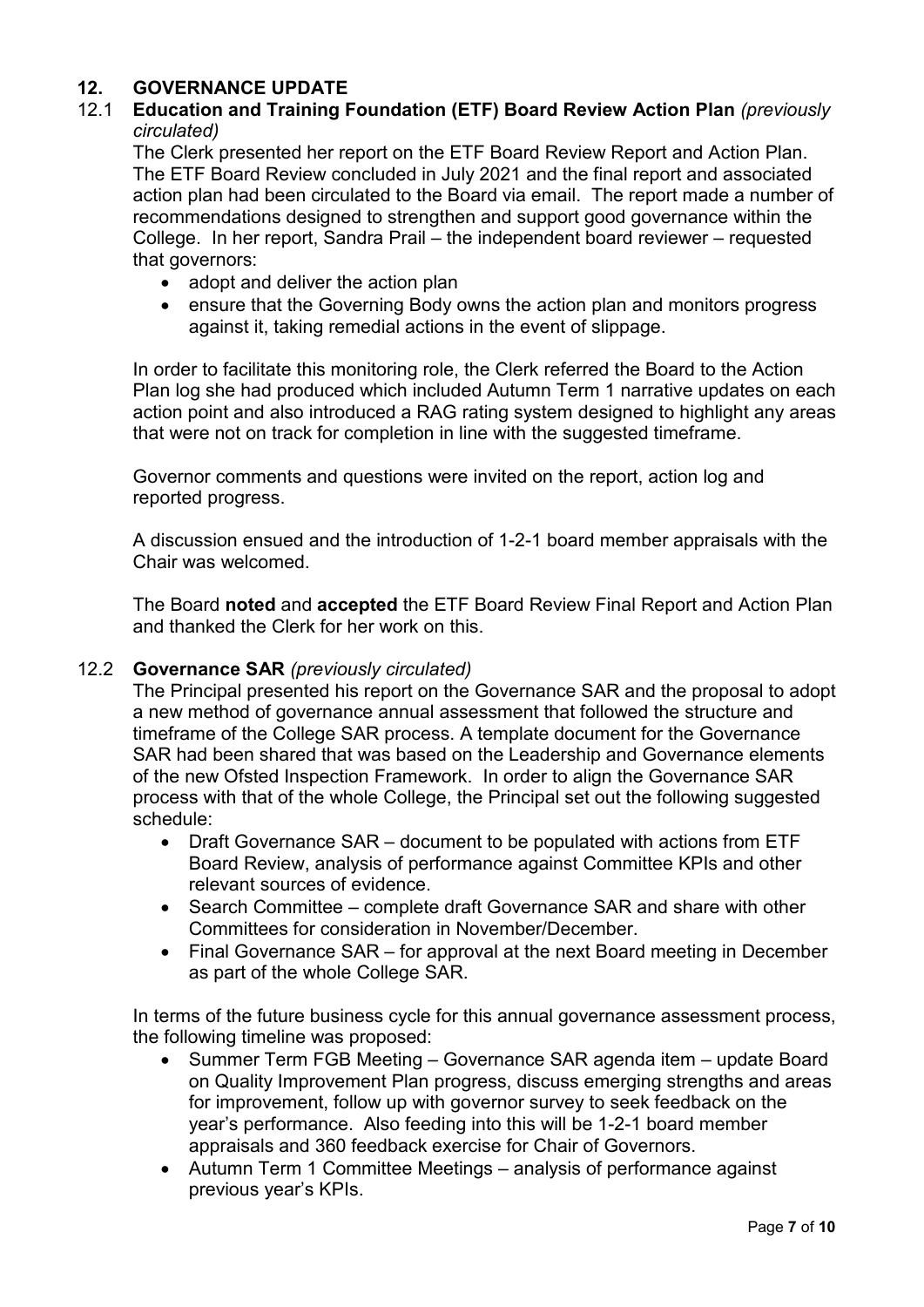- Autumn Term 1 FGB Meeting Governance SAR agenda item emerging strengths and areas for development.
- November between formal meetings Governance SAR Working Group to complete draft SAR.
- Autumn Term 2 Search Committee Meeting complete final draft of Governance SAR.
- Autumn Term 2 FGB Meeting Governance SAR agenda item final draft approval.

A discussion ensued. The Chair of Search Committee emphasised the importance of this being a governor-led process with involvement and contribution from all members of the Board.

The Board:

- **noted** the report, and
- **approved** the schedule for the 2021-22 Governance SAR and the cycle for future Governance SARs.

# **ACTION – (a) Search Committee to complete draft Governance SAR (b) FGB agenda item at next meeting for final approval**

### 12.3 **Membership Review** *(previously circulated)*

The Clerk presented the updated Governing Body Membership 2021-22 document which was available on the College's website. She also referred governors to the Governance Structure 2021-22 document which set out the Committee structure and membership.

The Board was carrying a Foundation Governor vacancy and a further two Foundation Governors were due to complete their term of office during the academic year. The Clerk reported that the Governor Recruitment Policy was due to be reviewed in line with the ETF Board Review Report recommendations and this would feed into Search Committee in the first place. In addition, she confirmed that a full report on membership and succession planning was due to be considered by the Search Committee at its meeting on 18 October 2021.

Governor questions and comments were invited.

**Q** – Would consideration be given to the diversity of the Board when considering recruitment of new members?

**A** – Yes, this would be an important factor. An annual report on governing body equality and diversity data (as collated via the standard E&D form) was scheduled for discussion at next week's Search Committee meeting and strategies to attract underrepresented groups would be considered as part of the recruitment procedure. The aim was for the Board's membership to reflect the community served by the College.

The Board **noted** the updated membership documentation.

#### 12.4 **Annual Review of Governance Documentation and Checks** *(previously circulated)*

The Clerk presented her report and highlighted the following points:

- All board members were asked to submit key documentation on an annual basis as follows:
	- o Declaration of interests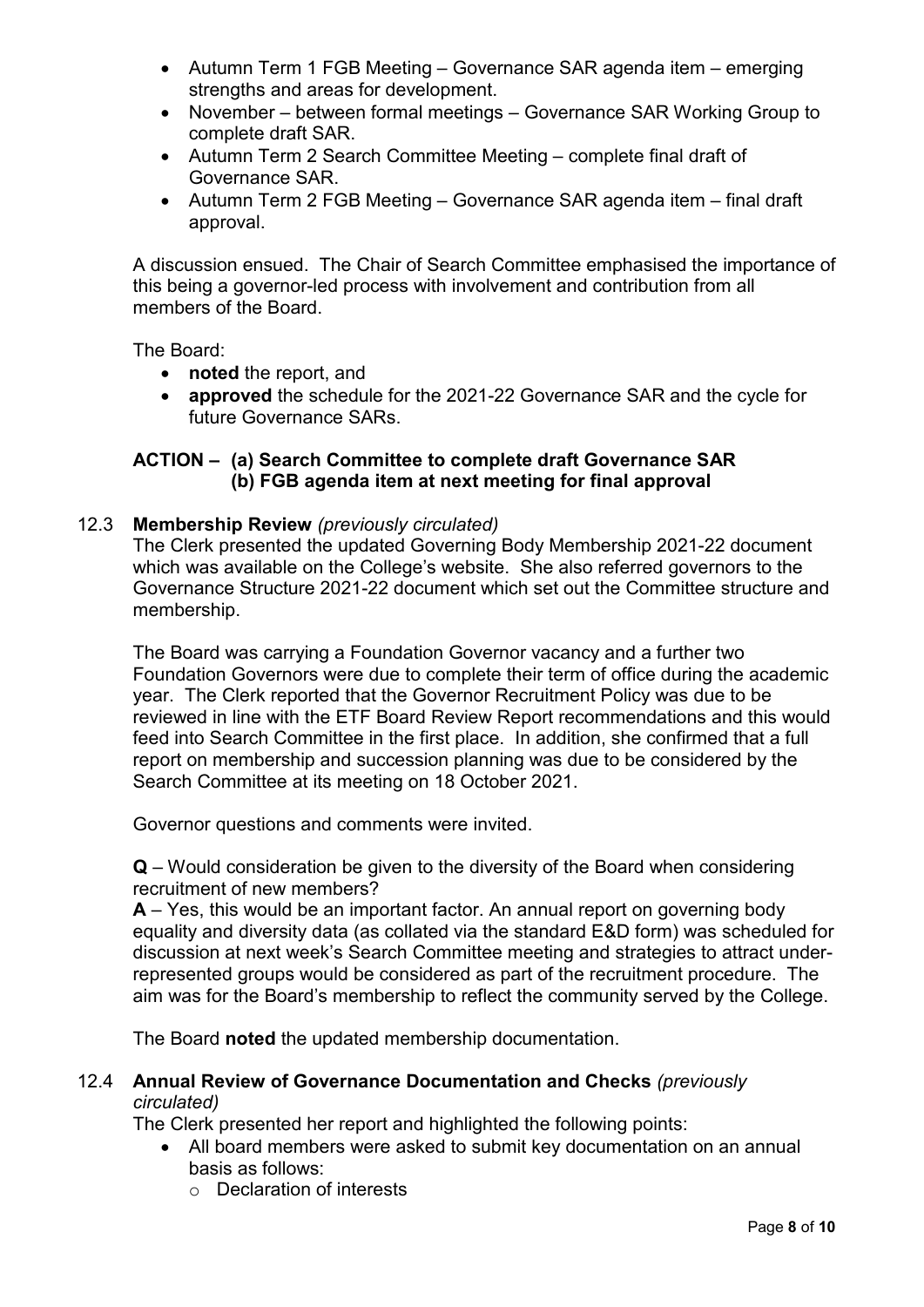- o Declaration of eligibility
- o Code of conduct
- o Skills audit
- o Equality and diversity form.
- Submission statistics for the current academic year were reported all outstanding responses had been chased.
- Importance of timely submission was stressed as this information was required to finalise key documents such as the Register of Interests and governing body skills analysis.
- DBS checks were conducted for board members on appointment and/or reappointment – all checks were up-to-date.

The Board **noted** the annual review of governance documentation and checks and **agreed** to submit any outstanding documentation.

# **ACTION – Board members to submit any outstanding documentation.**

# 12.5 **Calendar of Meetings for 2021-22** *(previously circulated)*

The Clerk presented the draft calendar of board and committee meetings and explained that this had been drafted in line with the academic year (rather than the calendar year).

The Board:

- **approved** the Calendar of Meetings for 2021-22, and
- **agreed** that approval of the Calendar would in future fall into the Autumn Term 2 cycle of business.

# **13. POLICIES**

13.1 **Complaints made against the Governing Body, Board Members and Clerk** *(previously circulated)*

The Chair of Audit Committee presented the updated policy which was based on an Eversheds template document and amended to reflect the advice contained within the ETF Board Review Report.

The Board **approved** the updated policy document.

13.2 **Value for Money Policy** *(previously enclosed)* The Board accepted the recommendation of the Finance and Resources Committee and **approved** the Value for Money Policy.

#### **14. REPORTS FROM COMMITTEE MEETINGS To receive the following unconfirmed minutes:**

- 14.1 **Quality and Standards Committee meeting held on 21 September 2021** *(previously circulated)* The Board **received** the draft minutes from the Quality and Standards Committee meeting held on 21 September 2021.
- 14.2 **Finance and Resources Committee meeting held on 23 September 2021** *(previously circulated)* The Board **received** the draft minutes from Finance and Resources Committee Meeting held on 23 September 2021.
- 14.3 **Audit Committee meeting held on 28 September 2021** *(previously circulated)*